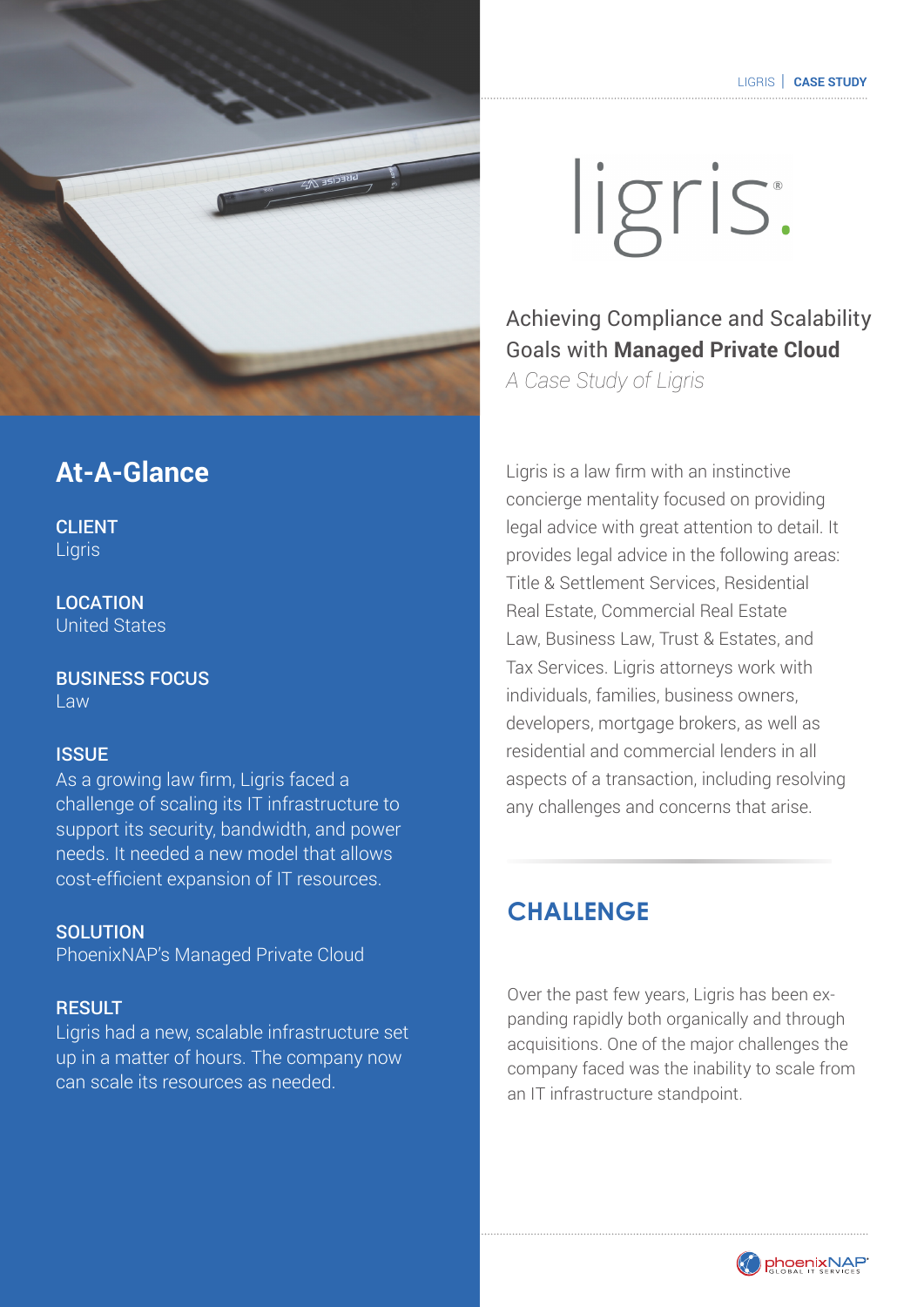With additional employees and users, we constantly looking to buy additional servers, add more bandwidth, upgrade old machines, etc. This was not only inefficient and time consuming, but it started becoming cost prohibitive. We needed a better model for our network to be able to quickly scale and keep up with not only the additional users to the organization but also the evolving technology.

**Christos Viores, Esquire***, Chief Operating Officer, Ligris*

Representing several big banks, Ligris is subject to strict auditing requirements, which include redundancy, strict RTO and RPO guidelines, and segregation of client data. Ligris turned to phoenixNAP's engineering team for help in designing a network that would meet all these requirements and put the company ahead of its competitors.

"One of the issues that came up was that our clients did not want their data to be stored with other clients' data, especially if we were switching to a colocation model."

Ligris recently stated a new sister company of the law firm, Ligris Tax Services. With the resources from phoenixNAP, they were able to spin up new servers and get the proper licensing within a couple of hours.

"Rather than needing to buy hardware, cooling machines, power supply backups, do setup, and installation, all of which would end up taking 1-2 weeks, we had our entire IT infrastructure for the new company the same day."

## **SOLUTION**

As a private cloud environment with a flexible management model, phoenixNAP's Managed Private Cloud (MPC) addressed Ligris's security and performance challenges. After several conference calls to discuss Ligris's needs, phoenixNAP offered a solution and set its IT infrastructure up in a matter of hours.

"PhoenixNAP immediately offered a solution that directly addressed our concerns for performance and user experience. They recommended their Managed Private Cloud, which is a fully private environment that could segregate all of our data along with flash arrays.

"The communication with my representatives at phoenixNAP was very impressive. They were extremely responsive and asked all the right questions to make sure they pulled together the appropriate engineering teams to structure the project. I dealt with a few other colocation data center companies where trying to get someone to return an email of a phone call was a painful process.

"PhoenixNAP's customer service is one of the best ones I have seen across any industry. When you deal with phoenixNAP, you do not feel like you